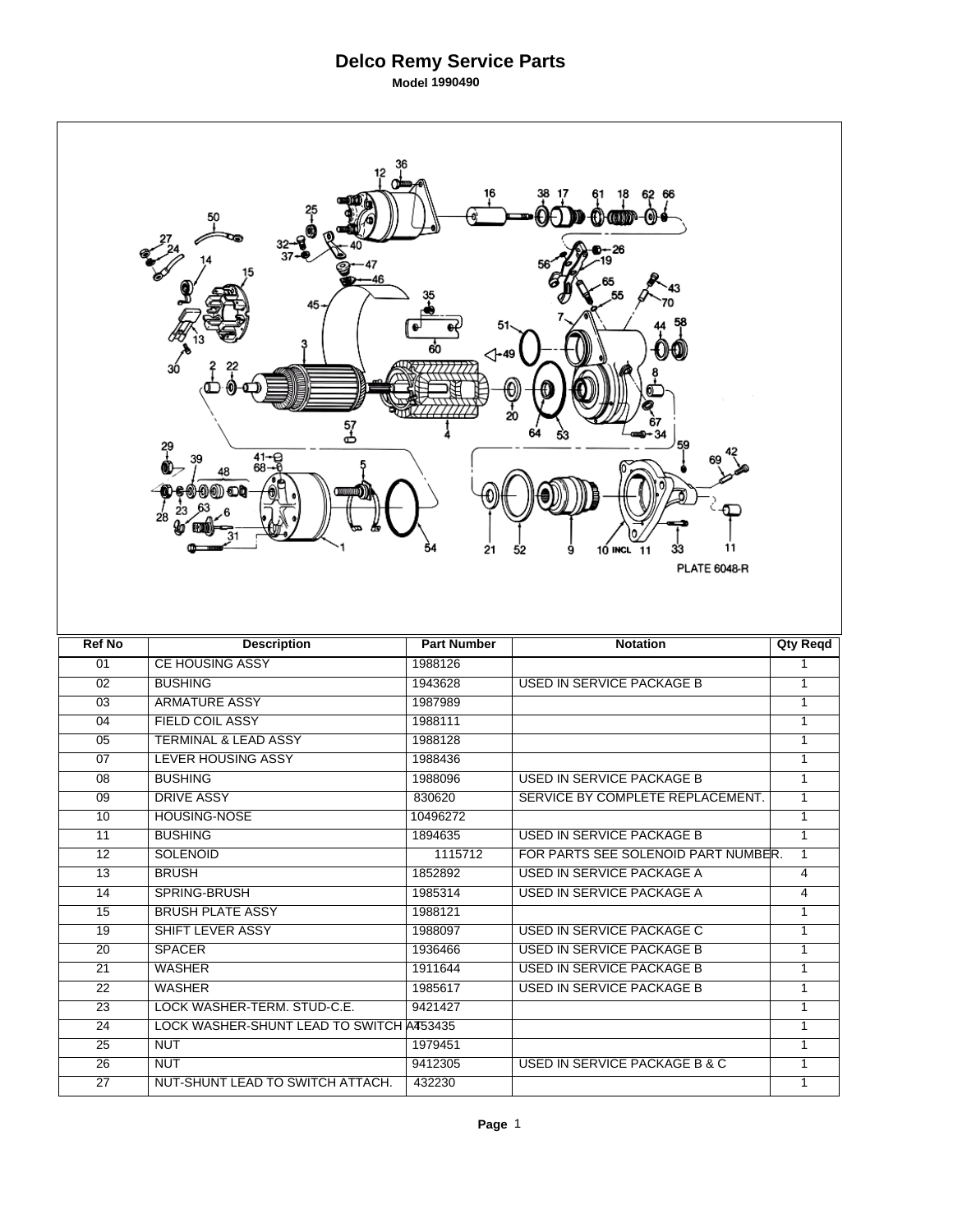## **Delco Remy Service Parts Model 1990490**

| 12<br>16<br>62<br>66<br>50<br>45<br>⊲-49<br>ЗÓ<br>20<br>57<br>ക<br>59<br>29<br>$41 - 68 - 6$<br>39<br>லை வெ<br>28<br>54<br>21<br>33<br>11<br>10 INCL 11<br>52<br>9<br><b>PLATE 6048-R</b> |                                |                    |                                                                           |                 |  |  |  |
|-------------------------------------------------------------------------------------------------------------------------------------------------------------------------------------------|--------------------------------|--------------------|---------------------------------------------------------------------------|-----------------|--|--|--|
| <b>Ref No</b>                                                                                                                                                                             | <b>Description</b>             | <b>Part Number</b> | <b>Notation</b>                                                           | <b>Qty Reqd</b> |  |  |  |
| $\overline{28}$                                                                                                                                                                           | NUT-TERM.-C.E. FRAME           | 9441934            |                                                                           | $\mathbf{1}$    |  |  |  |
| $\overline{29}$                                                                                                                                                                           | <b>NUT</b>                     | 1979451            |                                                                           | $\mathbf{1}$    |  |  |  |
| $\overline{30}$                                                                                                                                                                           | <b>SCREW</b>                   | 10467191           | <b>USED IN SERVICE PACKAGE A</b>                                          | 4               |  |  |  |
| $\overline{31}$                                                                                                                                                                           | <b>SCREW ASSY</b>              | 10499635           | <b>USED IN SERVICE PACKAGE A &amp; B</b>                                  | 6               |  |  |  |
| 32                                                                                                                                                                                        | <b>BOLT</b>                    | 10497770           |                                                                           |                 |  |  |  |
| $\overline{33}$                                                                                                                                                                           | <b>SCREW</b>                   | 10499637           |                                                                           |                 |  |  |  |
| $\overline{34}$                                                                                                                                                                           | <b>BOLT</b>                    | 10499639           |                                                                           | 6               |  |  |  |
| 35                                                                                                                                                                                        |                                |                    |                                                                           | 5               |  |  |  |
| $\overline{36}$                                                                                                                                                                           | <b>SCREW</b>                   | 10499632           |                                                                           | 8               |  |  |  |
| $\overline{37}$                                                                                                                                                                           | <b>BOLT</b>                    | 10497770           |                                                                           | 3               |  |  |  |
| 39                                                                                                                                                                                        | <b>WASHER</b>                  | 1905125            |                                                                           | $\mathbf{1}$    |  |  |  |
|                                                                                                                                                                                           | <b>WASHER</b>                  | 30205              |                                                                           | 1               |  |  |  |
| 40                                                                                                                                                                                        | <b>CONNECTOR</b>               | 10476198           |                                                                           | $\overline{1}$  |  |  |  |
| 41                                                                                                                                                                                        | CUP                            | 1985246            | <b>USED IN SERVICE PACKAGE B</b>                                          | $\overline{1}$  |  |  |  |
| 42                                                                                                                                                                                        | CUP                            | 1978756            | <b>USED IN SERVICE PACKAGE B</b>                                          | $\overline{1}$  |  |  |  |
| $\overline{43}$                                                                                                                                                                           | CUP                            | 1985246            | <b>USED IN SERVICE PACKAGE B</b>                                          | $\mathbf{1}$    |  |  |  |
| 44                                                                                                                                                                                        | <b>GASKET</b>                  | 1964857            | USED IN SERVICE PACKAGE B & C                                             | $\mathbf{1}$    |  |  |  |
| 45                                                                                                                                                                                        | <b>INSULATOR</b>               | 1988100            |                                                                           | $\mathbf{1}$    |  |  |  |
| 46                                                                                                                                                                                        | <b>INSULATOR-TERMINAL</b>      | 1988339            |                                                                           | $\mathbf{1}$    |  |  |  |
| 47                                                                                                                                                                                        | <b>INSULATOR-TERMINAL</b>      | 1988340            |                                                                           | $\mathbf{1}$    |  |  |  |
| 48                                                                                                                                                                                        | <b>SERVICE PKG, INSULATION</b> | 10495183           |                                                                           | $\mathbf{1}$    |  |  |  |
| 50                                                                                                                                                                                        | <b>LEAD ASSY</b>               | 10497105           |                                                                           | $\mathbf{1}$    |  |  |  |
| 51<br>52                                                                                                                                                                                  | O RING<br>O RING               | 1985304<br>1851960 | USED IN SERVICE PACKAGE B & C<br><b>USED IN SERVICE PACKAGE B &amp; C</b> | $\mathbf{1}$    |  |  |  |